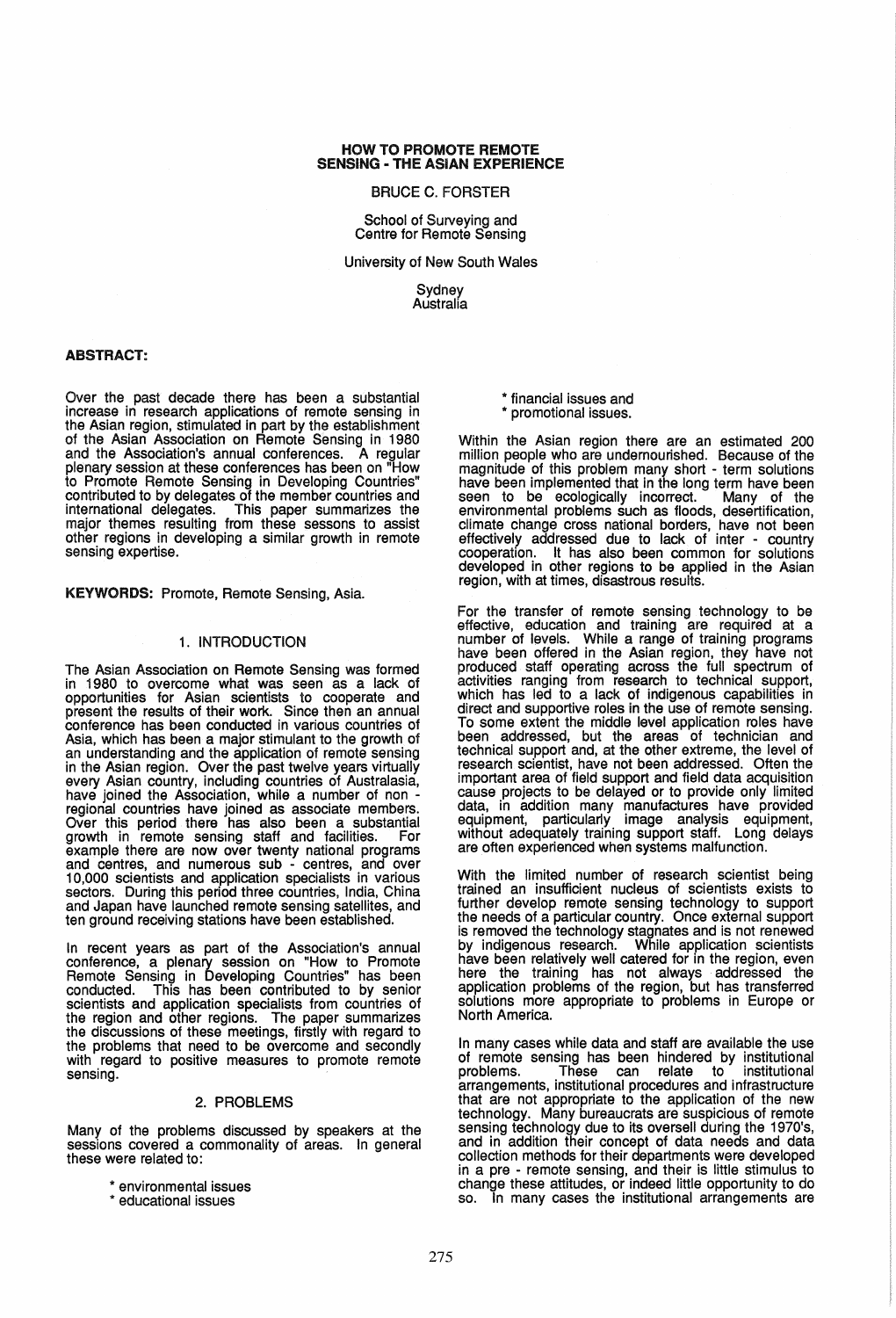insufficient to allow rapid purchase and access to data on an opportunity basis, when the data is available in a time frame substantially less than the procedural time frame. Further the multi - disciplinary nature of remote sensing often requires cooperation across departmental boundaries, but the rigidity of the institutional structures does not easily allow for this to occur.

Many of the institutional problems are exacerbated by financial considerations. In developing countries, especially in the least developed countries, fundings for operations has become very difficult due to the debt crisis of the 1980's. The high cost of satellite remote sensing data and the technology to support it, is a major limitation to its use, and often also creates long delays in its acquisition while bureaucrats determine the appropriateness of the expenditure. Unfortunately the greatest need for resource monitoring is often found in the poorer countries that are least able to afford the technology. In most countries of the region either the technology. In most countries of the region either the data or the support technology cannot be acquired without funding by external aid. Some of the problems relating to financial consideration, however, also stem from a lack of cost - benefit studies to support arguments for the use of remote sensing. While scientists and application specialists can point to examples of the use of remote sensing in other countries, there is little data available to mount arguments sufficiently convincing to sway policy and decision makers to release limited funds. This is not assisted by the general lack of knowledge of the technology by these people. A further financial problem relates to the external suppliers of funds and equipment. Often they have a fixed concept as to how these resources should be used, which does not always match the immediate or long term needs of the country. In many cases projects with overlapping goals are supported from external sources, as departments vie for funds and status, with little knowledge that this is occurring, leading to a wasteful use of the resources. This problem is exacerbated when a coordinated national program is not in place.

Some common situations that have arisen are as follows:

- a country may have a receiving facility, but lack of user awareness results in low usage of the available
- image and digital products major image analysis computing facilities may be
- funded without adequate training support international agencies may fund similar resource related projects through different government departments, that have considerable overlap with regard to remote sensing training and facilities, yet
- little collaboration occurs<br>higher level research and professional training may occur without adequate training for paraprofessionals,<br>technicians or users in the field
- high technology solutions may be applied to uses that can be more efficiently and economically solved using low cost visual interpretation of hard copy images

Problems related to the promotion of remote sensing, or lack of it, were seen as a major concern by many of the country representatives. In the early 1980's the limited awareness of the benefits of remote sensing at all levels of government and the community, was seen as a major inhibitor to the optimal transfer of remote sensing technology. Senior government staff felt threatened by a technology they did' not understand, the community, from where the potential applications should derive, were unaware of the teChnOlogy, government departments continued with methods with which they felt comfortable without knowing the benefits of remote sensing, academics continued to teach and research outdated technology, and the private sector, in many cases quite small, were unaware of the technology, and failed to stimulate its use.

# 3. SOLUTIONS AND PROMOTION

The annual conference of the Asian Association has been a major stimulus to the promotion of remote sensing in the Asian region. It has provided a focal point for the dissemination of indigenous research, and acted as a vehicle for the development of greater cooperative ties between scientists and users of the region, and as a point of interface with the international scientific community. Better cooperation has seen projects initiated that cross country borders, and also link to global studies. By providing a holistic non - sectoral view of the region remote sensing has led to a better balance between preservation and exploitation of resources, within the socio - economic and cultural environments of the peoples of the region.

An attempt is now being made within the Asian region to view remote sensing training and education in a total sense, from the required large technician base to the small apex of research scientists. The critical mass of technicians, application specialists and researchers, essential to the use of remote sensing, is gradually being reached. Awareness programs, developed specifically<br>for decision makers are increasingly being provided by in for decision makers are increasingly being provided by in<br>- country specialists, which is contributing to a greater understanding of the technology, and more rapid approval of projects. Often these are being provided by local private sector groups. Most projects funded by overseas aid organisations also contain a substantial, balanced, educational component, as national coordinating bodies and aid agencies more critically vet the overall project needs.

The importance of national inventories, of training and education facilities, of trained staff, of equipment, of current and proposed projects etc, was seen as a major solution to the problems of remote sensing technology transfer, and the recognition of those transfer elements that need priority funding. Such studies have been proposed by the Asian Development Bank, and have been undertaken in a number of regional countries, for example in Malaysia as a basis for the establishment of their National Remote Sensing Centre. It was stressed that each country must asses its funding requirements and determine the merits of each funding opportunity in the light of these national inventories, and that great care should be taken with funding proposals that imposed specific equipment and methodologies, as in the lona term these could lead to costly maintenance, restriction of opportunities and inappropriate technology transfer. As much of the technology is generated external to the country, it was seen as important that good communications with these sources be established, to allow full understanding of the technology being acquired. Given the advantages of radar remote sensing in cloud covered tropical regions and the growth of integrated remote sensing and GIS projects, it is considered that a good understanding of these new technologies is important. Regional countries such as India, China, Australia and Japan, have to some extent overcome the reliance on external technology sources, by developing indigenous technology, ranging from satellites and sensors to image analysis systems and software.

As discussed under problems, it was seen as critical to the development of indigenous capabilities in remote sensing, that countries of the region have access to spaceborne remotely sensed data. Ideally this can be achieved through the establishment of national receiving facilities and an appropriate data distribution mechanism. Although it was recognised that such a facility may not be possible for all countries due to lack of internal or external funding. The Asian region is generally well served by receiving facilities which have been installed in a number of countries over the past